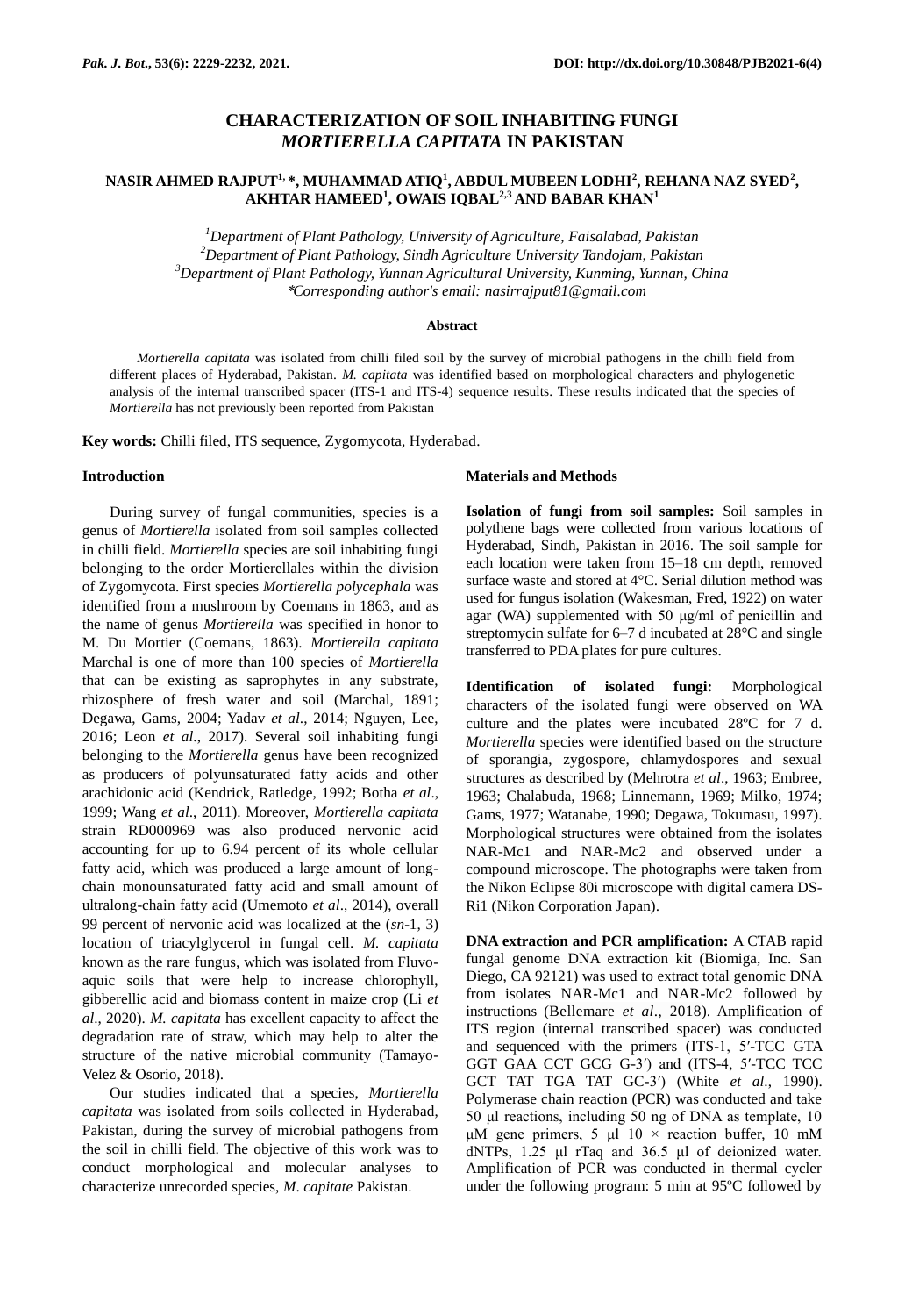30 cycles at 95ºC for 40 s, 60ºC for 40 s, 72ºC for 50 s and the last step was carried out at 72ºC for 10 min. PCR products were purified and sequenced at the TSINGKE Biological Technology, Kunming, China with the same primers. Two new sequences of both isolates NAR-Mc1 and NAR-Mc2 are deposited in GenBank (NCBI).

**Phylogenetic analysis of nucleotide sequence:**  Amplification of two PCR products was cut from agarose gel (2%) and purified by using the TaKaRa MiniBEST Agarose Gel DNA Extraction kit (Kusatsu, Shiga, Japan) according to instructions of Manufacture Company. For sequence analysis, both purified DNA samples were sent to the TSINGKE Biological Technology, Kunming China. Sanger dideoxy sequencing was used to determine the sequences of purified DNA samples. Both detailed reference sequences that were retrieved from GenBank database to evaluate the phylogenetic relationship. Alignment of two sequences were compared with *M. capitate* sequences which were previously published and available in GenBank using Bioinformatics tools such as MEGA 7 (Kumar *et al*., 2016).

For phylogenetic studies, the ITS sequence along with different *Mortierella* species accession numbers of sequences retrieve from GenBank database were used to construct a phylogenic tree by using program Kimura 2 parameter substitution model for neighbor-joining tree construct (Kimura, 1980). The robustness of phylogeny

tree was examined through the nearest-neighbor with 1,000 bootstrap replicates.

#### **Results and Discussion**

**Morphological characteristics of** *M. capitata* **isolates:**  During the present studies, two isolates NAR-Mc1 and NAR-Mc2 of *M. capitata* were isolated from chilli field soil in Hyderabad, Sindh, Pakistan. We examined the morphological characters of NAR-Mc1 and NAR-Mc2 isolates were almost the similar. Isolates produce light dirty whitish growth on PDA with the growth rate of 8.1–8.4 cm incubated at 28°C for 6 d. The mycelial growth was dirty color, cottony, concentric pattern produced and mostly zonate (Fig. 1A). Microscopic characters were observed in WA culture. Septate mycelium branched with coenocytic complex and sporulation was abundant (Fig. 1B–D). The thick-walled chlamydospores were observed with globose and 16–34 μm in length (Fig. 1E, F). Sporangiophores were arising from the mycelial branching are the size of  $30-350 \mu m$ long, hyaline and erect, tapering from the maximum width of  $12-32 \mu m$  at the bottom and  $3-8 \mu m$  at the top, sporangium bearing single terminal (Fig. 1G–K). Spores were measured  $3.5-4.5 \times 3.2-4.5 \mu m$  globose to subglobose (Fig. 1L, M). The morphological characteristics of *M. capitata* agreed with the taxonomic status (Degawa, Tokumasu, 1997; Leon *et al*., 2017).



Fig. 1. Morphological characteristics of *Mortierella capitata* isolate NAR-Mc1. A colony growth in potato dextrose agar plate; B mycelial hyphae; C, D: branching of sporangiophore; E, F: chlamydospore; G–I, mature sporangia with hyphae; J, K: sporangiophore with terminal sporangia; L, M spores on water culture B, C 5 μm; D–I 10 μm; J–M 20 μm.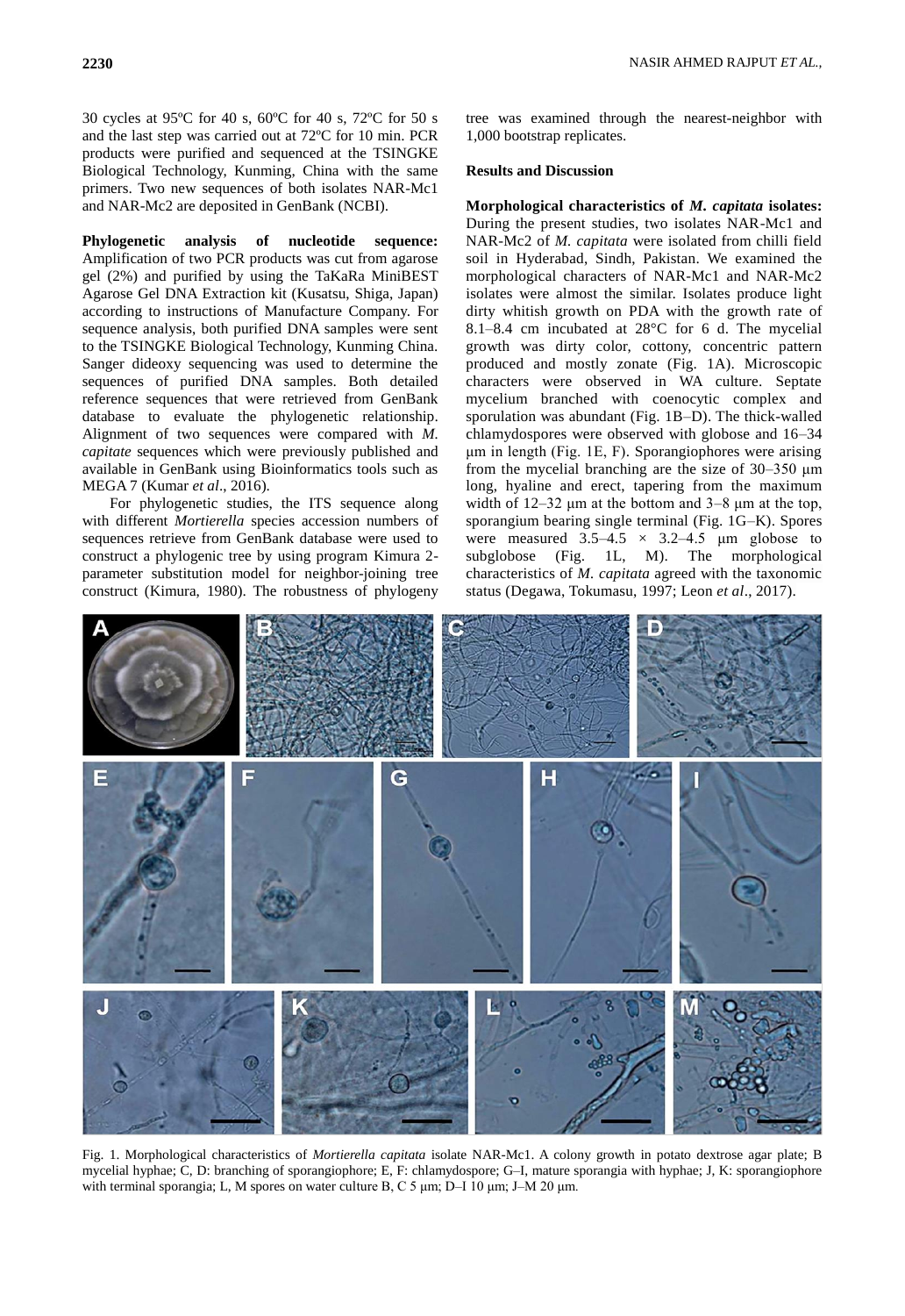

Fig. 2. Phylogenic tree structure by Neighbor-joining algorithm using Kimura-2-parameter, for *Mortierella capitata* NAR-Mc1 and NAR-Mc2 and reference sequences based on maximum likelihood analysis of the partial ITS rDNA sequences. Sequence of *Mucor ellipsoideus* was used as the outgroup. Numerical values of ≥50% on branches are the percentage of 1,000 bootstrap replicates that support the branch. The scale bar represents the number of substitutions per site.

**Molecular phylogeny analyses of** *M. capitata* **isolates:** Two amplified DNA sequences of the ITS rDNA region of the two isolates NAR-Mc1 and NAR-Mc2 were submitted to NCBI GenBank under the accession numbers MF115610 and MF115611**,** respectively. Next, to determine the phylogenetic relationship was derived from comparisons of the thirteen ITS gene sequences and a dendrogram was constructed with *Mucor ellipsoideus* (NR111683) as an outgroup species. Isolates NAR-Mc1 and NAR-Mc2 sequences MF115610 and MF115611 are grouped as one cluster and are closely related to *M. capitata* sequences (KT804161) of NCBI database with bootstrap value of 100% (Fig. 2). In conclusion, the taxonomical properties and phylogenetic analysis of isolates NAR-Mc1 and NAR-Mc2 indicated it to be *M. capitata*. Generally, *Mortierella vesiculosa* species are similar as a synonym of *M. capitata* (Linnemann, 1969; Milko, 1974; Gams, 1977). This heterothallic species found in soils inhabited by pillbugs (*Armadillidium vulgare*) (Degawa, Tokumasu, 1997). However, this is the first report of *M*. *capitata* isolated from soil in Pakistan.

#### **Acknowledgements**

This research was supported by the Fund for Startup Research Grant from Higher Education Commission Pakistan (No: 21-297/SRGP/R&D/HEC/2014). Critical reading of the manuscript by Joseph Juma Mafurah (Egerton University) is gratefully acknowledged.

#### **References**

- Bellemare, A., T. John and S. Marqueteau. 2018. Fungal Genomic DNA Extraction Methods for Rapid Genotyping and Genome Sequencing. In: (Eds.): de Vries R., Tsang A., Grigoriev I. Fungal Genomics. *Methods in Molecular Biology*, Vol. 1775. Humana Press, New York, NY pp. 11-20.
- Botha, A., I. Paul, C. Roux, J.L. Kock, D.J. Coetzee, T. Strauss and C. Maree. 1999. An isolation procedure for arachidonic acid producing *Mortierella* species. *Antonie Van Leeuwenhoek,* 75: 253-256.
- Chalabuda, T.V. 1968. Systematica familiae *Mortierella.*  (Systematics of the family Mortierellaceae.). *Novosti Sist Nizsh Rest*, 120-131. (In Russian.)
- Coemans, E. 1863. Quelques hyphomycetes nouveaux. 1. *Mortierella polycephala* et *Martensella pectinata*. Bulletins de l'Académie royale des sciences, des lettres et des beauxarts de Belgique, 15: 536-544.
- Degawa, Y and S. Tokumasu. 1997. Zygospore formation in *Mortierella capitata.* Mycoscience*,* 38:387-394. https://doi.org/10.1007/BF02461677.
- Degawa, Y and W. Gams. 2004. A new species of *Mortierella*, and an associated sporangiiferous mycoparasite in a new genus, *Nothadelphia*. *Stud. Mycol.,* 50: 567-572.
- Embree, R.W. 1963. Observations on *Mortierella vesiculosa. Transactions of the British Mycol Soc*., 46:560-564. https://doi.org/10.1016/S0007-1536(63)80056-X
- Gams, W. 1977. A key to the species of *Mortierella. Persoonia*. 9:381-391.
- Kendrick, A. and C. Ratledge. 1992. Lipids of selected molds grown for production of n-3 and n-6 polyunsaturated fatty acids. *Lipids*, 27:15-20[. https://doi.org/10.1007/BF02537052.](https://doi.org/10.1007/BF02537052)